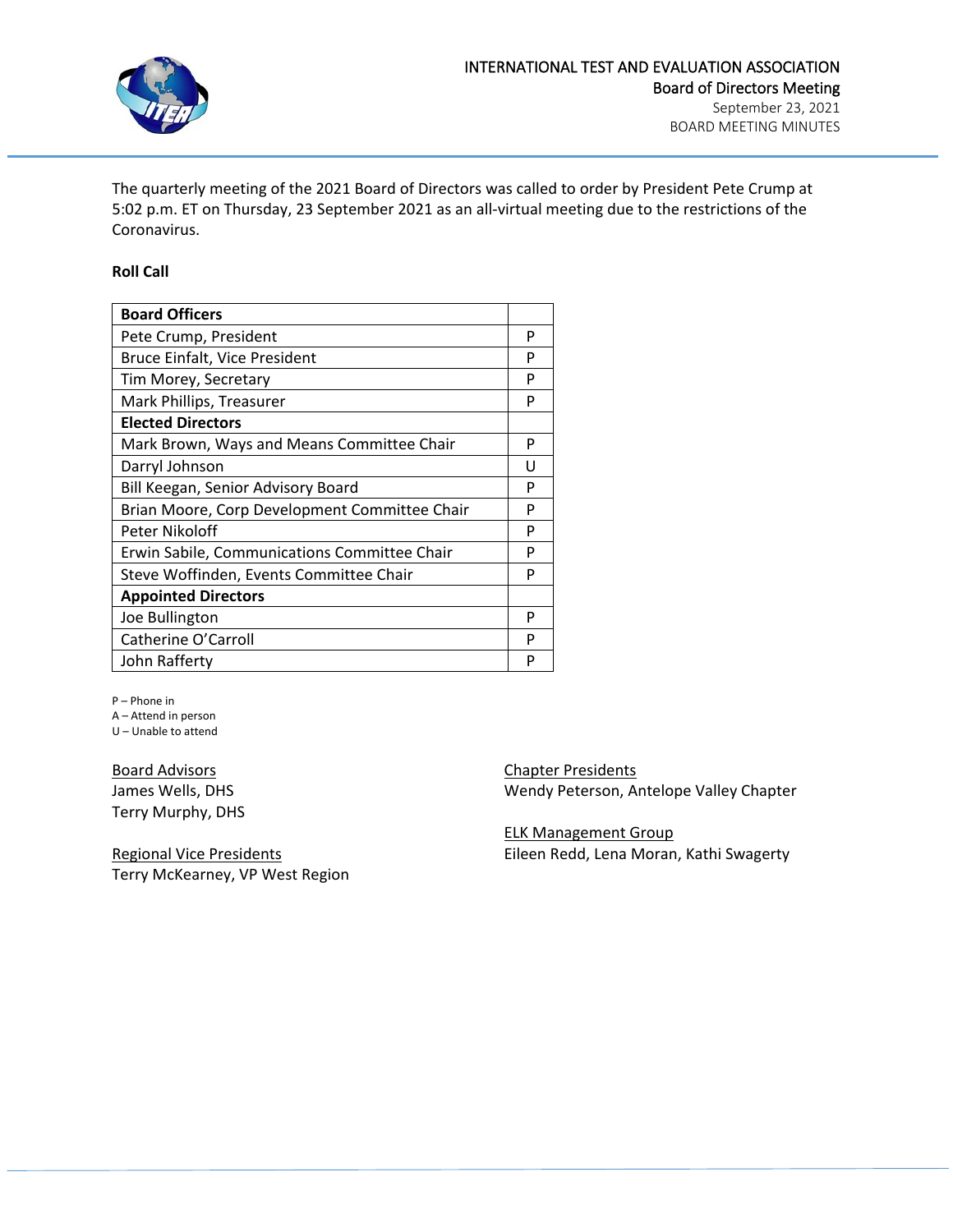

# **1.0 OPENING REMARKS**

- 1.1 President Pete Crump established that a quorum was present and thanked everyone for taking time to participate in the meeting.
- 1.2 Provided update to the Government Advisors:
	- 1.2.1 Jamie Wells, DHS has finished his term on the Board and has provided a replacement, Terry Murphy of DHS.
	- 1.2.2 Pete Crump asked the Board to forward any recommendations for other potential Advisors within the T&E community. He will contact FAA for a replacement.
- 1.3 President Pete Crump explained the challenge with managing ITEA's financials stating that due to the change over from the ED to ELK Management personal information needed to be supplied for banking and other financial matters. ELK Management will have a new way forward at the December board meeting to avoid having any volunteer's information required.
- 1.4 Bylaws Update by Secretary Tim Morey
	- 1.4.1 Bylaw revisions were discussed, and the Board agreed to decouple the seating of the Board Members and the annual symposium. Tim Morey and his team (Cathy O'Carroll and ELK Management) will take the comments and provide a new version for a virtual vote within two weeks. According to ITEA policy, the new version will be provided to the membership for review and then the Bylaws will be adopted at the December Board Meeting.
- 1.5 Review of the Agenda –Pete Crump then asked the Board if there were any comments regarding the agenda. Without objection the agenda was accepted.

# **2.0 APPROVAL OF THE PREVIOUS BOARD MEETING MINUTES**

2.1 A motion was made by Director Joe Bullington to approve and accept the minutes. The motion was seconded by Director John Rafferty. With no further discussion, the motion passed unanimously.

# **3.0 REVIEW OF CURRENT ACTION ITEMS**

3.1 The Current Action Items were reviewed, and modifications were reflected in the Action Item list.

# **4.0 TREASURERS REPORT**

- 4.1 The Treasurer's Financial Report was provided and discussed.
- 4.2 A request was made for a report to have a snapshot of historical data. ELK Management to provide.

# **5.0 AWARDS COMMITTEE**

5.1 No report provided.

# **6.0 CHAPTER & INDIVIDUAL MEMBERSHIP**

6.1 Report provided.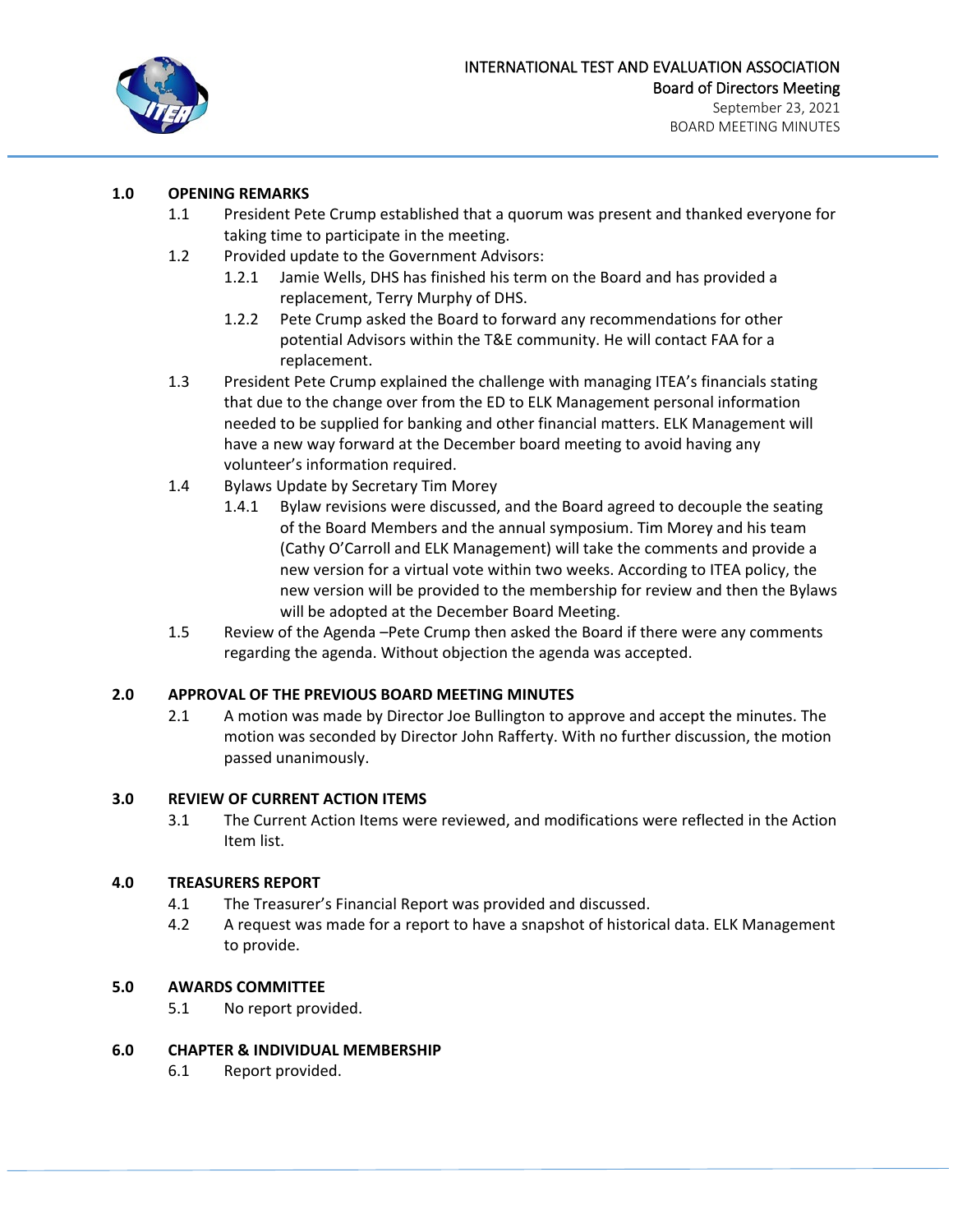

# **7.0 COMMUNICATIONS COMMITTEE**

7.1 Report provided. Director and Chair, Erwin Sabile shared a snapshot of our social media platforms and the increase in viewership. Thanked leadership for following ITEA and continuing to "Like" and "Share" a post. Survey of posts shows the most interest is generated from Journal articles and will continue to post content.

#### **8.0 CORPORATE DEVELOPMENT COMMITTEE**

8.1 Report provided.

# **9.0 ELECTIONS COMMITTEE**

6.1 Report provided. Letters will be sent to newly appointed members, Mal Tutty and Steve Seiden as well as to the newly elected, Cathy O'Carroll, Joe Bullington, and re-elected director, Tim Morey.

# **10.0 EVENTS COMMITTEE REPORT**

10.1 Report provided. Director and Chair, Erwin Sabile presented the theme for the 2022 Annual Symposium as, *Forging the 21st Century T&E Tools in an Era of Great Power Competition* in Virginia Beach, Virginia in the fall. Directors, John Rafferty and Joe Bullington indicated they had contacts within SpaceX and Virgin Galactica and would speak with Erwin Sabile off-line.

#### **11.0 PROFESSIONAL DEVELOPMENT COMMITTEE**

11.1 Report provided. Leadership was encouraged to take the CTEP exam.

# **12.0 PUBLICATIONS COMMITTEE REPORT**

12.1 No report provided.

# **13.0 WAYS AND MEANS REPORT**

- 13.1 Mark Brown updated the Board on the action regarding existing funds in the Merrill Lynch account for Chapter disbursement. The subcommittee will meet in October to bring forward recommendations.
- 13.2 Some Chapters have bank accounts that are being drained with fees and not used, no Treasurer to monitor the status of the accounts, and/or no money in accounts. Other Chapters use their accounts to provide local chapter scholarships. Recommendation was made to investigate how to move forward with Chapters wanting to continue to hold accounts and those that would want ITEA Executive Office to manage their account from their established account. Action was noted.

# **14.0 ELK MANAGEMENT REPORT**

14.1 Submitted 5 Education Course proposals to Pt Hueneme. Expanding Educational offerings for 2022. Entered into a contract with MemberClicks for a new user friendly database for our members that includes a website facelift.

#### **15.0 NEW BUSINESS**